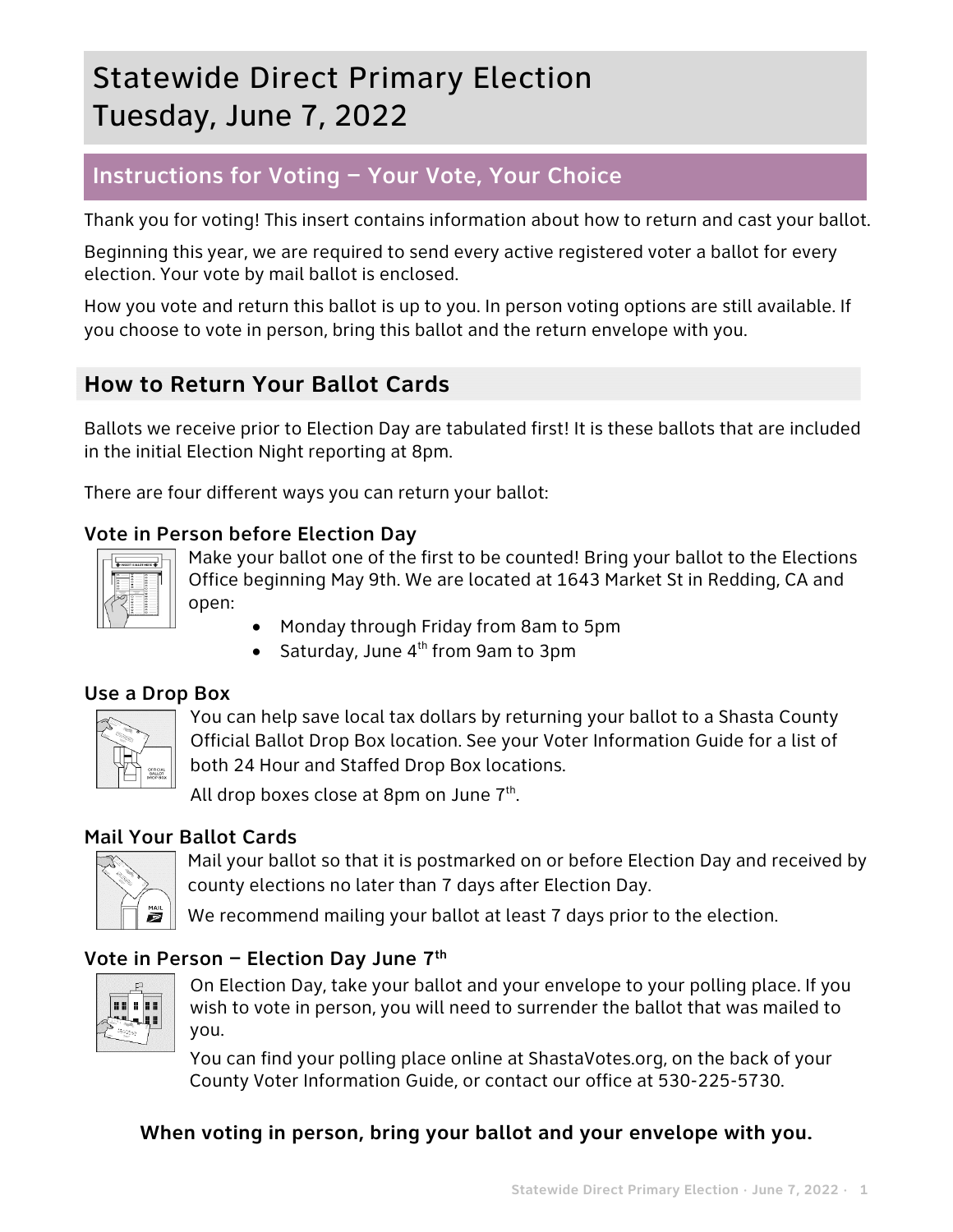**2 · Statewide Direct Primary Election · June 7, 2022**

# **Two U.S. Senate Contests on Ballot**

There are two U.S. Senate contests on the June 7, 2022, Primary Election ballot.

The first contest is the regular election for the full 6-year term ending January 3, 2029.

The second contest is a special vacancy election (the current officeholder is temporarily filling a vacancy) for the remainder of the current term ending January 3, 2023.

You may vote for both contests.

# **How to Complete Your Ballot Cards**

# Mark your ballot cards

- Use black or blue ink to fill in the oval that is next to your choice.
- You received two ballot cards. Vote the front and back of both ballot cards.
- Check your ballot carefully. Verify you voted both ballot cards.

# How to vote for a qualified write-in candidate

- Write the name of the qualified write-in candidate of your choice on the blank line at the end of the list of candidates.
- Fill in the oval next to it.
- A certified list of write-in candidates will be available on May 28<sup>th</sup>. You can find this list online at ShastaVotes.org or contact our office at 530-225-5730.

# Check your ballot cards carefully

If you make a mistake, you can:

to the left of your correct choice.

• Sign the voter declaration on your envelope.

| <b>OFFICIAL BALLOT</b><br><b>VOTE FOR ONE</b> |  |  |
|-----------------------------------------------|--|--|
|                                               |  |  |
|                                               |  |  |
|                                               |  |  |
|                                               |  |  |
|                                               |  |  |
|                                               |  |  |
|                                               |  |  |

| <b>OFFICIAL BALLOT</b><br><b>VOTE FOR ONE</b> |
|-----------------------------------------------|
|                                               |
|                                               |
|                                               |
|                                               |
|                                               |
| <i>MMMMM</i>                                  |
|                                               |

OFFICIAL BALLOT VOTE FOR ONE George Washington Abraham Lincoln Thomas Jefferson ⌒ Albert Einstein

Sign your envelope

Seal the envelope

 *Only vote for one Fill in the oval, even on a write-in Cross out the mistake* 

• Come to the Shasta County Elections Office and get a replacement ballot.

o Your vote cannot be counted without your signature.

• Print your name and address on the back of the envelope.

• Cross out the entire name or choice that you marked by mistake. Fill in another oval



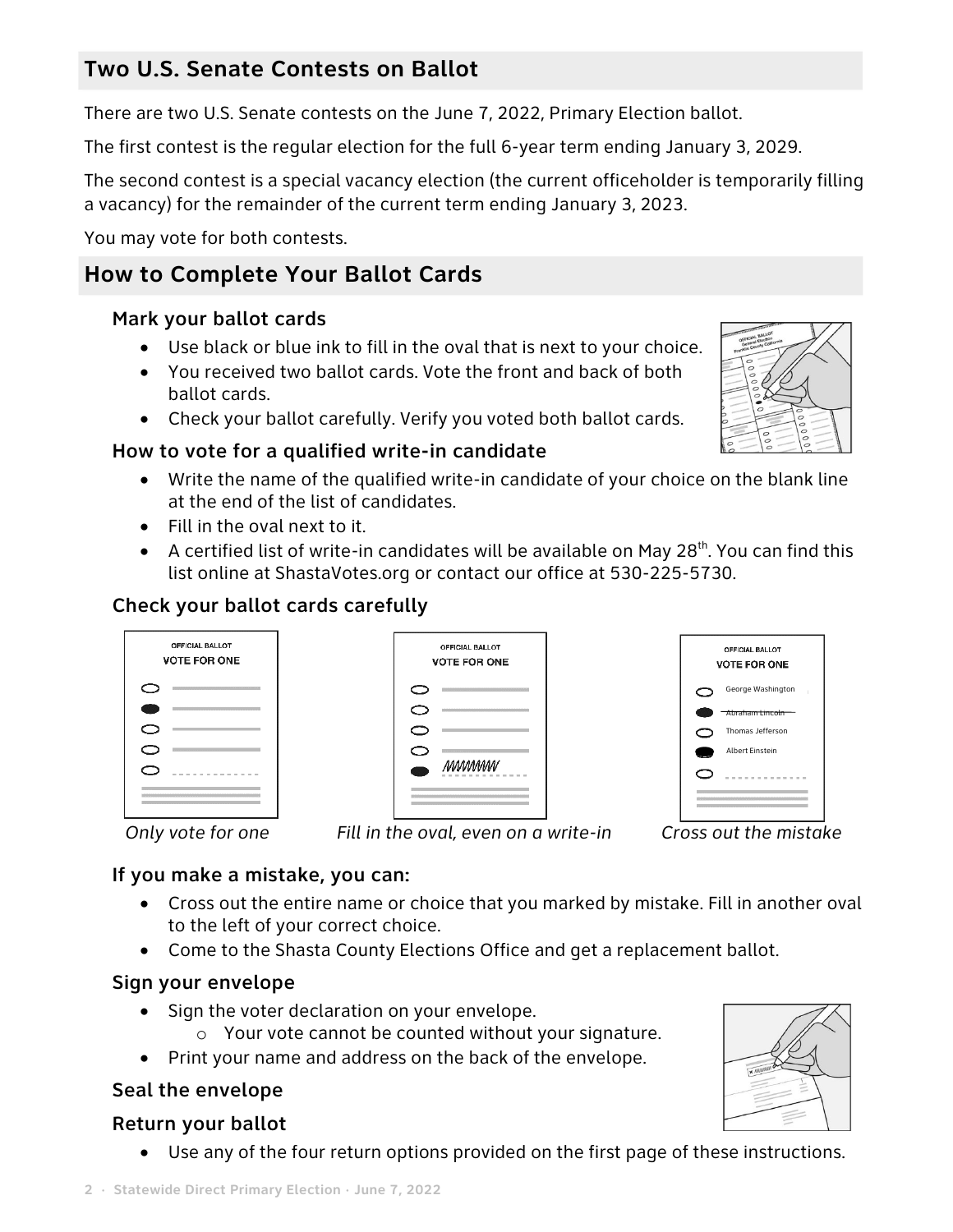

# **S**taffed Drop Box Locations

The following drop boxes are located at local businesses and are available during the locations' normal business hours from May  $9<sup>th</sup>$  through June  $7<sup>th</sup>$ . On Election Day, boxes close at 8pm**.**

| Redding                                                                                                                   |                         |                                                                   |
|---------------------------------------------------------------------------------------------------------------------------|-------------------------|-------------------------------------------------------------------|
| <b>Holiday Market</b>                                                                                                     | 3315 Placer Street      | Open 6am to 10pm                                                  |
| <b>Holiday Market</b>                                                                                                     | 2455 Hartnell Avenue    | Open 6am to 10pm                                                  |
| Raley's                                                                                                                   | 201 Lake Boulevard      | Open 6am to 11pm                                                  |
| Sav Mor                                                                                                                   | 6536 Westside Road      | Open 7am to 9pm                                                   |
| <b>Taylor Motors</b>                                                                                                      | 2525 Churn Creek Road   | Open M-F 7:30am to 7pm, Sat 8:30am to<br>7pm, and Sun 10am to 5pm |
| Anderson                                                                                                                  |                         |                                                                   |
| Happy Valley<br><b>Country Market</b>                                                                                     | 5235 Happy Valley Road  | Open M-F 6:30am to 10pm and<br>Sat-Sun 7am to 9pm                 |
| <b>Bella Vista</b>                                                                                                        |                         |                                                                   |
| My-T-Fine Foods                                                                                                           | 21919 CA-299            | Open 6am to 10pm                                                  |
| Cottonwood                                                                                                                |                         |                                                                   |
| <b>Holiday Market</b>                                                                                                     | 20635 Gas Point Road    | Open 6am to 10pm                                                  |
| <b>Palo Cedro</b>                                                                                                         |                         |                                                                   |
| <b>Holiday Market</b>                                                                                                     | 9350 Deschutes Road     | Open 7am to 10pm                                                  |
| Shingletown                                                                                                               |                         |                                                                   |
| <b>Reed's Market</b><br>$\begin{matrix} \begin{matrix} \begin{matrix} \mathcal{N} \end{matrix} \end{matrix} \end{matrix}$ | 7007 Shingle Glen Trail | Open 7am to 9pm                                                   |



24 Hour Drop Box Locations

The following drop boxes are open 24 hours a day until 8pm Election Day.

These boxes are checked every 24 – 48 hours.

## **Redding**

| <b>Shasta County Elections</b><br>Office               | 1643 Market Street  | Look under the green awning at the<br>south end of the Market Street<br>Promenade. |
|--------------------------------------------------------|---------------------|------------------------------------------------------------------------------------|
| Redding City Hall                                      | 777 Cypress Avenue  | Look in front of the building, next to<br>the Utility Payment Drop Box.            |
| <b>Redding Electric Utility</b><br>Anderson            | 3611 Avtech Parkway | Look to the side of the building, next<br>to the Utility Payment Drop Box.         |
|                                                        |                     |                                                                                    |
| Anderson City Hall                                     | 1887 Howard Street  | Look in front of the building near the<br>corner of Howard and Silver streets.     |
| <b>Burney</b>                                          |                     |                                                                                    |
| <b>Shasta County Sheriff-</b><br><b>Burney Station</b> | 20509 Shasta Street | Look in front of the building next to<br>the main entrance.                        |
| <b>Shasta Lake</b>                                     |                     |                                                                                    |
| Shasta Lake Visitor Center                             | 1525 Median Avenue  | Look in front of the building next to<br>the main entrance.                        |